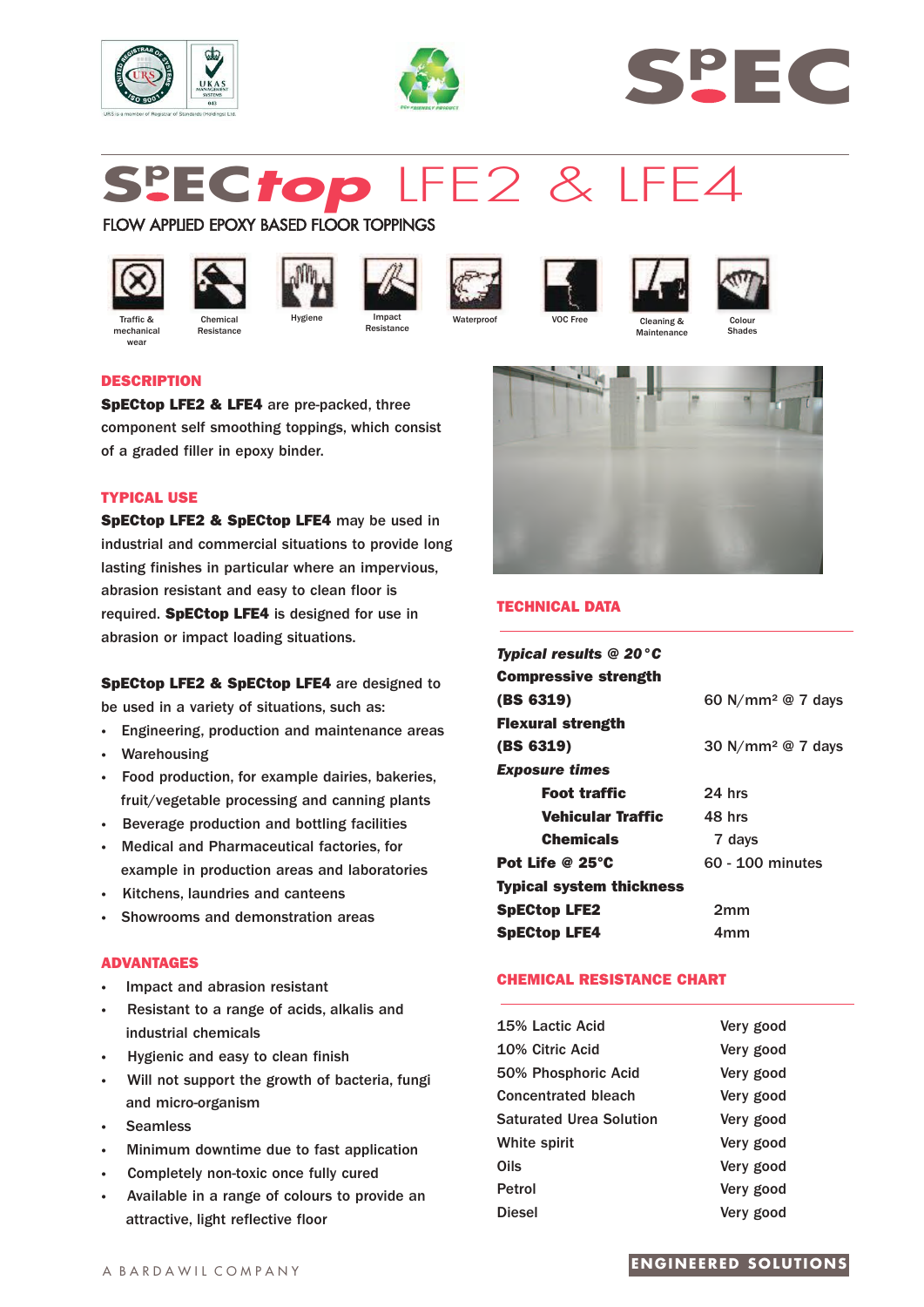| Greases                  | Very good |
|--------------------------|-----------|
| 10% Ammonia              | Very good |
| 50% Hydrochloric acid    | Good      |
| 50% Sulphuric acid       | Good      |
| 10% Nitric acid          | Good      |
| Saturated sugar solution | Good      |
| Xylene                   | Good      |
| <b>Caustic Soda</b>      | Good      |

## *Notes:*

- **· SpECtop LFE2 & LFE4** should not be subjected to chemicals until fully cured (min 7 days @ 30°C)
- **.** If chemical spillage occurs then immediately remove the spillage and wash down with water to prevent any attack or discolouration

## **APPLICATION**

## **Preparation**

It is essential that adequate preparation is carried out prior to the application of **SpECtop LFE2 & LFE4**.

Grit blasting is recommended to ensure the removal of all laitance, grease and oil. The resultant surface should be dry and dust free. Cracked and damaged areas must be made good with appropriate repair materials.

#### **Priming**

The prepared surface should be primed with **SpECtop Primer F1**.

The contents of the curing agent should be emptied into the base component and stirred with a spatula until the product appears uniform.

The mixed primer should then be applied to the prepared substrate by a stiff brush at 10-15 m²/litre.

If the primer appears to be absorbed into the surface easily, it will be necessary to apply a second-coat once the initial coat is tack-free.

It is essential that the primer is tack-free prior to the application of the topping. The application of **SpECtop LFE2** or **LFE4** should commence between 8-24 hours after priming. If this period is exceeded, then the surface of the primer should be lightly abraded before re-application of a fresh priming coat.

### **Mixing**

**SpECtop LFE2 and LFE4** are supplied in a threecomponent kit consisting of a base component, a curing agent and a bag of graded filler.

Both of the liquid components should be briefly stirred to ensure that any settlement products are fully suspended.



Empty the entire contents of the curing agent and the base component into a 25 litre metal container with straight sides, sturdy enough to withstand the

mixing action. To ensure that all material is extracted, the insides of the tins should be scraped.

The curing agent and base component should then be mixed with a low speed, heavy-duty electric drill and a spiral mixing paddle for at least two minutes and until the material appears uniform.



The aggregate is slowly added to the resin whilst mixing and the mixing operation continues for a further 5 minutes.

## **Application**

A quantity of the mixed product should be poured onto the tack free primed surface and floated with a steel trowel to produce a seamless surface. **SpECtop LFE2** can be laid at a thickness range of between 1 - 3mm (typically 2mm) and **SpECtop LFE4** between 3 - 5mm (typically 4mm).

Within 10 minutes the material should be rolled with a spike roller in two directions to remove all entrapped air and trowel marks.

# A BARDAWIL COMPANY **ENGINEERED SOLUTIONS**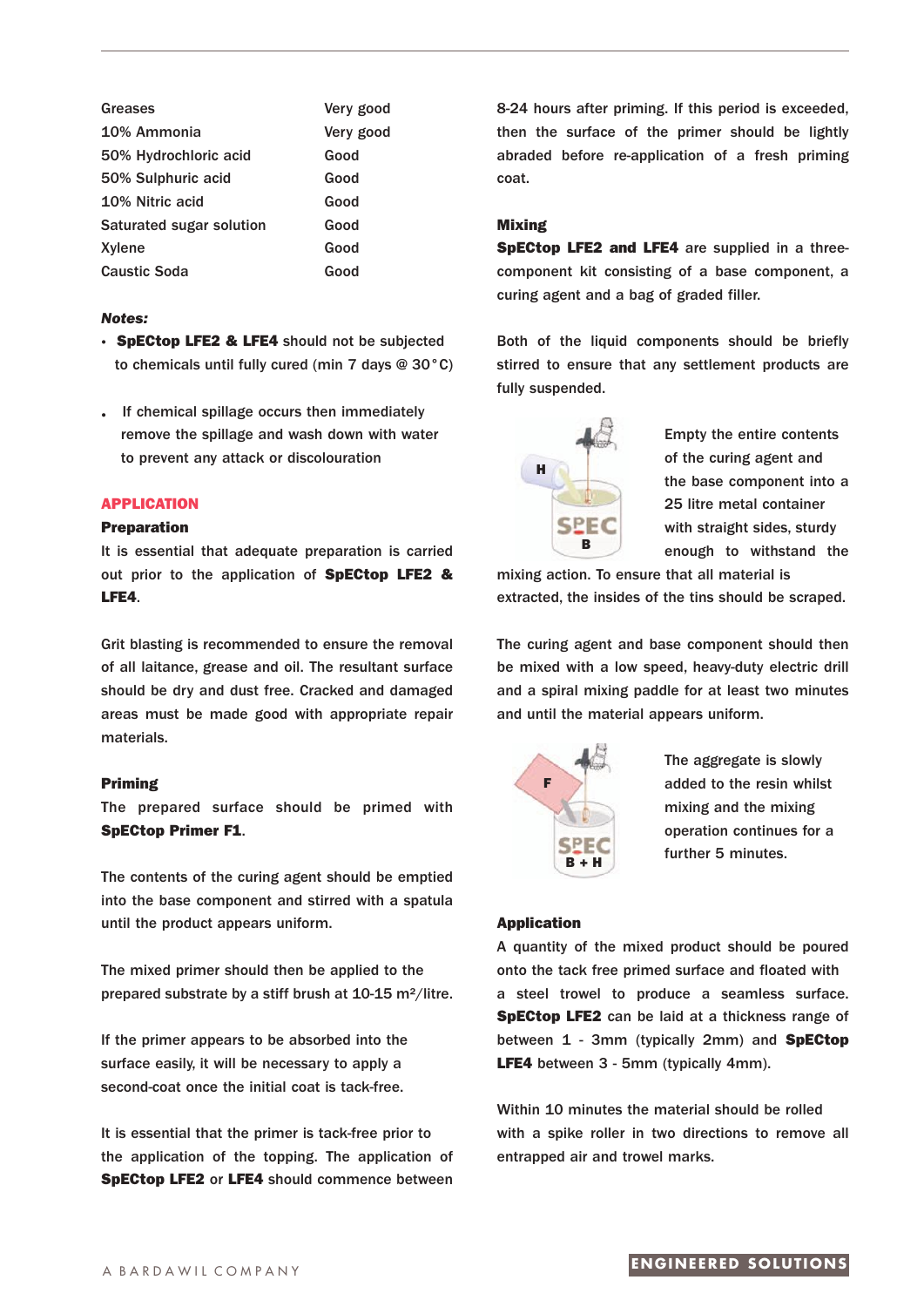

## **EQUIPMENT CLEANING**

All equipment may be cleaned of uncured material using **SpECtop Cleaning Fluid**.

# **PACKAGING AND YIELD**

Both grades of material are supplied as three part systems with the following coverage rates.

## **SpECtop LFE2**

15 litres

@ 2mm 0.50 m²/litre (2mm thick)

## **SpECtop LFE4**

15 litres @ 4mm 0.25 m²/litre

(4mm thick)

## **SpECtop Primer F1**

@10-15 m<sup>2</sup>/litre 1 litre pack gives 10-15m<sup>2</sup> 5 litre packs gives 50-75m²

### **APPLICATION TEMPERATURE RANGE**

| <b>Minimum</b> | $5^{\circ}$ C  |
|----------------|----------------|
| <b>Maximum</b> | $35^{\circ}$ C |

# **STORAGE AND SHELF LIFE**

When stored in a cool environment, in original unopened containers, the material has a shelf life of 12 months.

## **HEALTH AND SAFETY**

Contact with skin and eyes should be avoided. It is essential that adequate ventilation is provided and all personnel should avoid inhaling the vapours produced. If working is necessary in a confined area it is strongly recommended that sealed respiratory equipment is utilised.

**Eye Contact** rinse with copious amounts of clean water and seek medical attention.

**Skin Contact** rinse with copious amounts of clean water followed by thorough cleaning with soap and water.

## DO NOT USE SOLVENTS

**Ingestion** seek immediate medical attention.

## DO NOT INDUCE VOMITING

#### **FLAMMABILITY**

**SpECtop Primer F1** and **SpECtop Cleaning Fluid** are flammable. Do not expose to naked flame or other ignition sources.

#### **FLASHPOINT**

| <b>SpECtop LFE2/4</b>         | $>150^{\circ}$ C |
|-------------------------------|------------------|
| <b>SpECtop Primer F1</b>      | $>60^{\circ}$ C  |
| <b>SpECtop Cleaning Fluid</b> | $>40^{\circ}$ C  |

# A BARDAWII COMPANY **ENGINEERED SOLUTIONS**